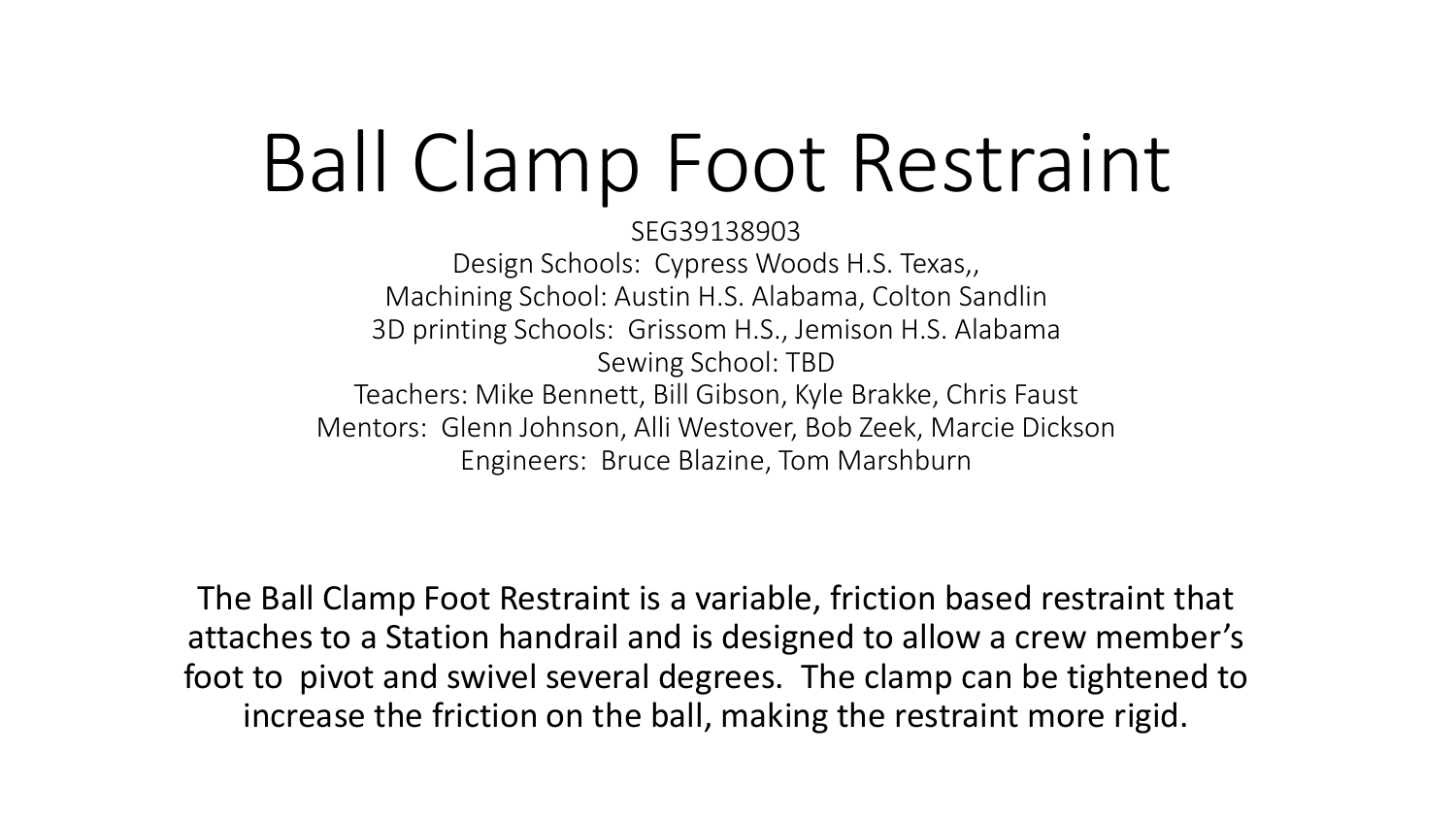## Problem:

- When astronauts work all day at a work site using the current Short Duration Foot Restraints, they sometimes get knee pains. The main difficulty is that the foot restraints are very rigid and don't allow for swiveling between the laptop and the payload near by.
- Crew asked if the Double Ball Clamp could be modified into a foot restraint that would allow for swiveling.
- Students worked with NASA mentors, engineers and astronauts to come up with a new foot restraint to satisfy their needs.



Short Duration Foot Restraint has 2 perpendicular configurations but no swiveling or pivoting capability.

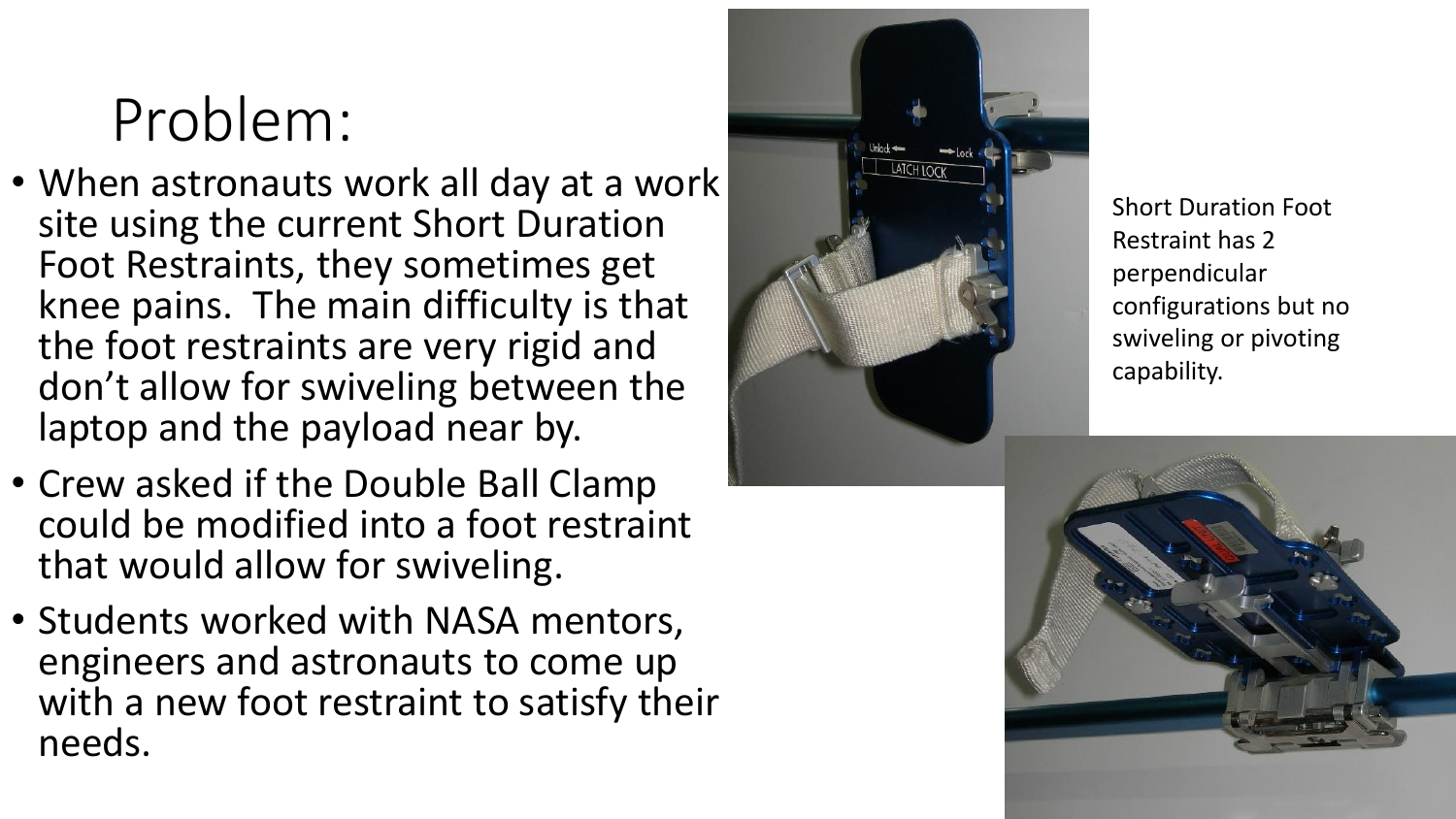### Functionality

- Ball Clamp Foot Restraints are made of certified ULTEM plastic from a 3D printer with stainless steel shoulder bolts, inserts, thumbscrew, an aluminum foot plate with a nomex and Velcro foot strap.
- Each Ball Clamp Foot Restraint is composed of 4 pieces: a Ball Clamp with attached Foot Plate bolted into place, 2 identical half spheres that are removable and a foot strap that is also removable.
- Two identical Ball Hemispheres attach around a handrail and are the bearing surface for the clamps to rotate around. (Ball Hemispheres stay together by friction fit on or off the handrail)
- The clamp can rotate about 90 degrees around an attached handrail The tightness of the thumbscrew determines the amount of friction applied to the ball. Tighter= more friction
- The thumbscrew is intended to be tightened by hand but if too tight by one person, another person can use a 1/4" wrench to loosen. (it could also be tightened by wrench if needed)
- The stainless steel Thumb screw is captive to the clamp by way of threaded inserts in the arm of the clamp

Ball Clamp Foot Restraint with balls being positioned on handrail for attachmen





Thumbscrew includes built in socket for ¼" tool.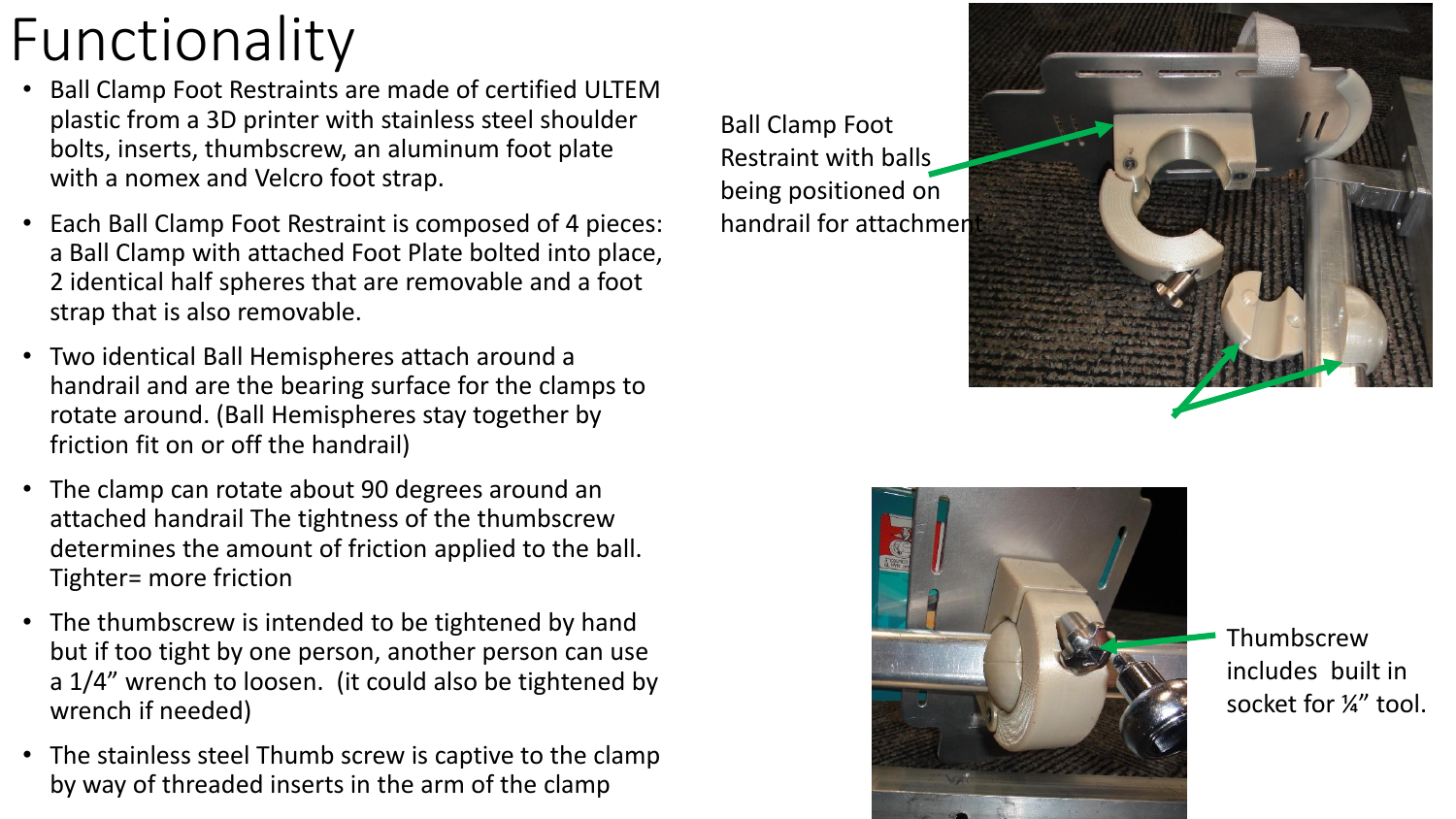#### Features

#### Allows for about:

- 35 degrees of yaw
- 90 degrees of pitch
- 20 degrees of roll

ULTEM Toe Grip

Nomex, Velcro foot strap

Easy to clean anodized aluminum

Multiple foot strap; locations



Upgrades for flight unit:

- All the strap holes will be the larger size.
- Green anodized foot plate
- Toe Grip on the smaller side of the plate